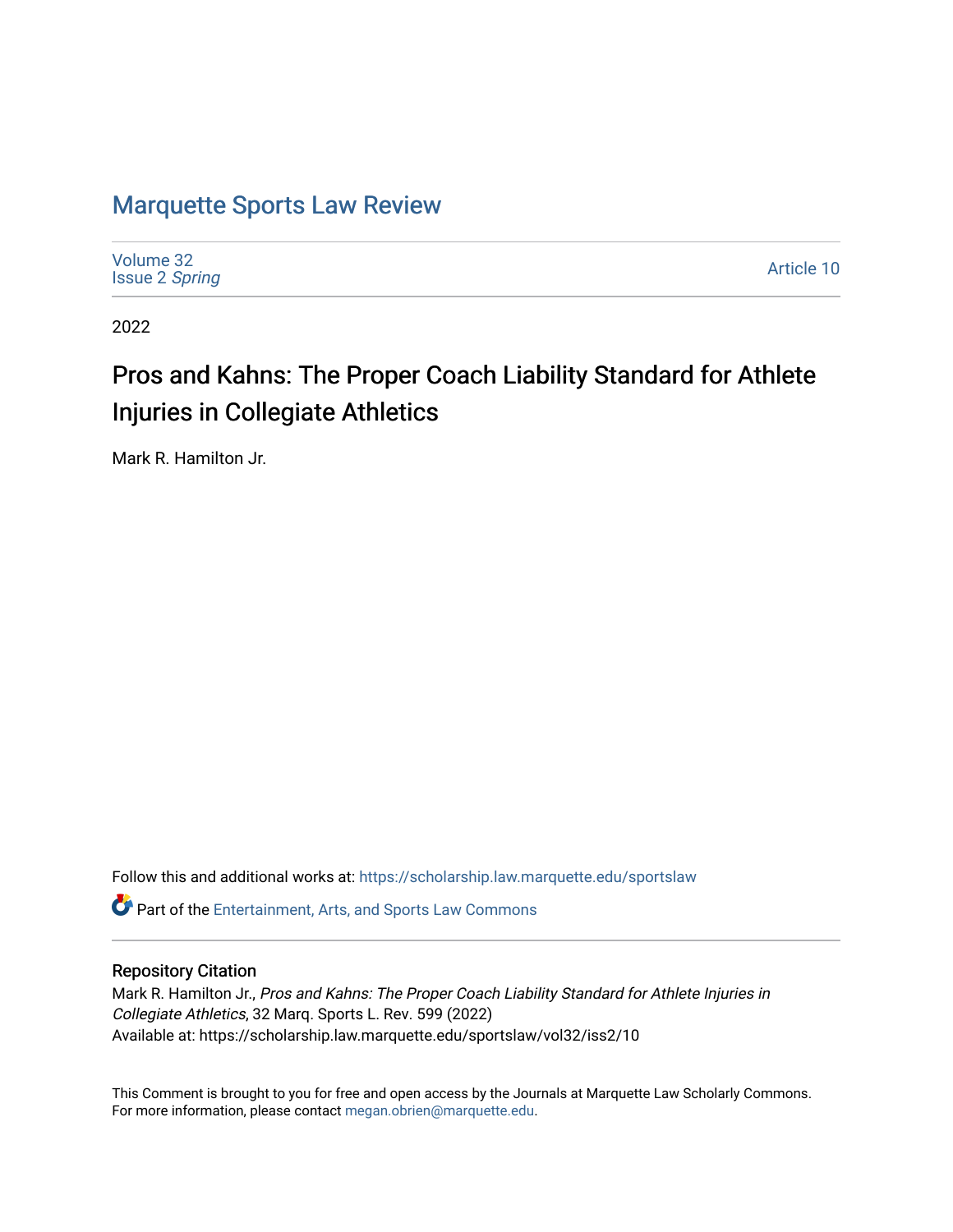# **PROS AND KAHNS: THE PROPER COACH LIABILITY STANDARD FOR ATHLETE INJURIES IN COLLEGIATE ATHLETICS**

MARK R. HAMILTON, JR.\*

#### **INTRODUCTION**

Relationships are intricate—unions that involve one superior and one subordinate party are even more tricky. When legal responsibility comes into play, the presence of a superior presents additional avenues that may cause a problem. Specifically, in schools, there is an abundance of relationships that implicate liability concerns. The two most important relationships are that of a teacher or coach and a student or athlete. Both of these relationships are extremely similar yet vary at the same time. A coach is often a teacher, but not always.<sup>1</sup> In fact, coaching adds further responsibility to the care that is owed to the athlete.<sup>2</sup> Coaching requires the function and presence of decision making that most courts recognize.<sup>3</sup> Moreover, while coach and player relationships are not a one-way street, historically, the coach is the one with the majority of the responsibility.<sup>4</sup> A coach must maintain respect and authority and, at the same time, be an approachable mentor.<sup>5</sup> The relationship must be strong because it

<sup>\*</sup> Mark R. Hamilton, Jr. is a third-year student at Marquette University Law School, graduating in May 2022. Mark is a Sports Law Certificate candidate through the National Sports Law Institute and the Articles Editor of the *Marquette Sports Law Review*. Mark is a 2018 graduate of Texas A&M University, where he earned a B.S. in Sport Management, magna cum laude. Upon graduation, Mark will join Meissner Tierney Fisher & Nichols in Milwaukee as an Associate in the transactional practice group. Mark would like to thank his family, friends, mentors, and professors for their unwavering support.

<sup>1.</sup> Christopher Saffici, *Teaching & Coaching: The Challenges and Conflicts of Dual Roles*, SPORT J. (Mar. 10, 2015), https://thesportjournal.org/article/teaching-coaching-the-challenges-and-conflicts-of-dualroles/.

<sup>2</sup>*. Id.*

<sup>3.</sup> Lennon v. Petersen, 624 So. 2d 171, 174 (Ala. 1993).

<sup>4.</sup> James Gels, *The Importance of a Strong Coach-Athlete Relationship*, NFHS (Sept. 18, 2017), https://www.nfhs.org/articles/the-importance-of-a-strong-coach-athlete-relationship/.

<sup>5</sup>*. Id.*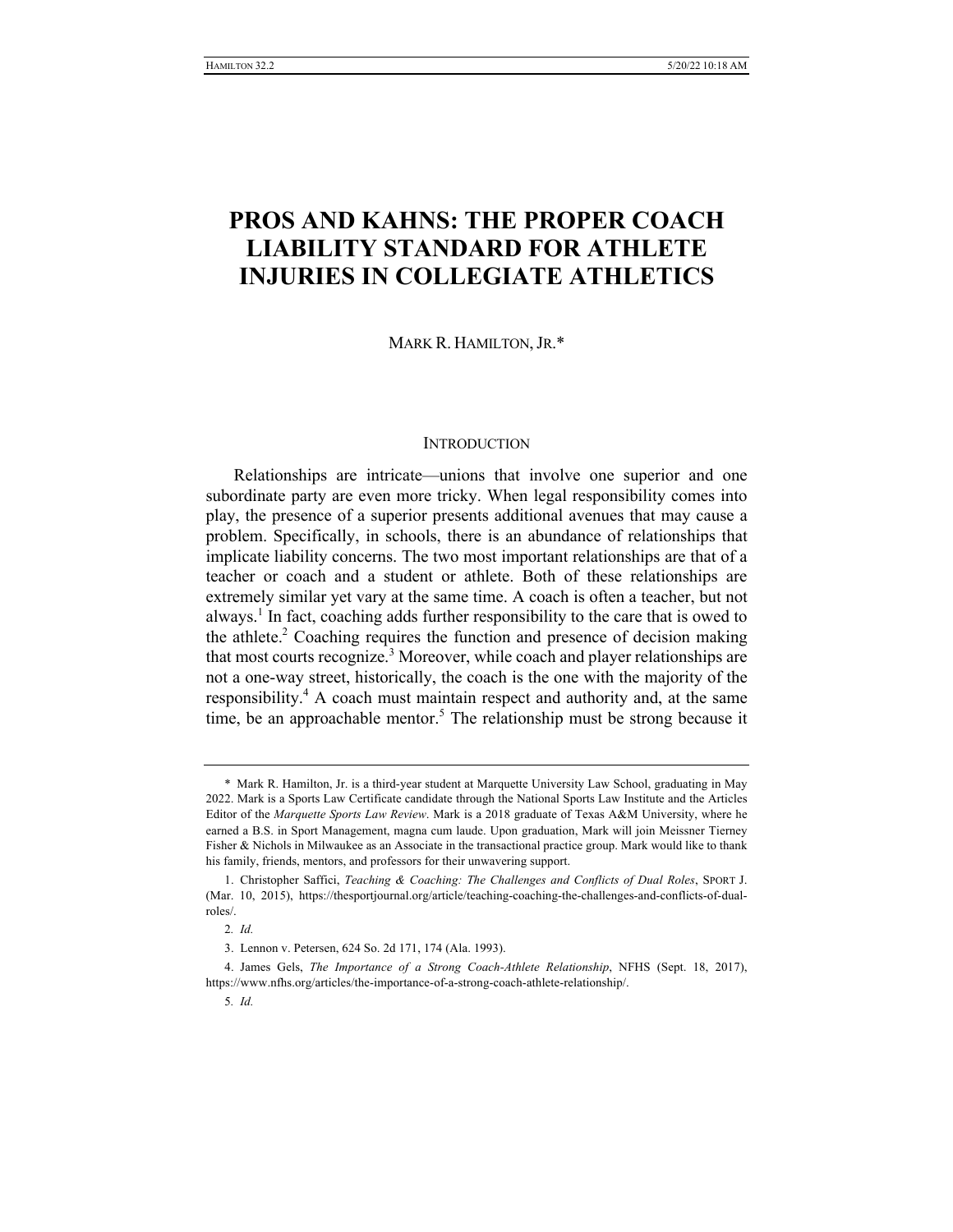"is important not only for the athlete's growth as a positive, ethical and moral person, but for the team's performance as a whole."6

An issue remains in what is the key facet of such a relationship and the legal implications. The main problem is that of trust. Ultimately, trust is a major factor in the player-coach relationship.<sup> $\prime$ </sup> However, trust is often not enough. In high school alone, "athletes account for an estimated 2 million injuries, 500,000 doctor visits and 30,000 hospitalizations" per year.<sup>8</sup> Even more apparent, statistics show that "90 percent of student athletes report some sort of sportsrelated injury. 54 percent of student athletes report they have played while injured."<sup>9</sup> Although collegiate athletics represents a smaller sample size than high school or youth athletics, the number of injuries due to sports is staggering. For instance, through 2004, there were 200,000 injury reports, amounting to about 12,500 injuries per year.<sup>10</sup> All of these statistics beg the question of how liable a coach is, if at all. Moreover, since standards vary, it is essential to understand what the ideal rule is. The proper method to determine whether a standard should be applied is to canvas all options and decide if the prevailing standard at one level of sport should also be adopted at another level.

This Comment analyzes the history in the approach of coach liability for athletes' injuries and argues for a uniform standard of which collegiate athletics should also adopt. While coach and athlete relationships are already multifaceted, so too are the answers about liability for injury. Section I of this Comment will explore the history and background of student-athlete and coach relationships and how the *Kahn v. East Side Union High School District* standard has prevailed as the liability norm in high school athletics.<sup>11</sup> Specifically, the non-legal history of student-athlete and coach relationships in both high school and college will be analyzed, and distinctions will be observed. This initial survey of thought will serve to provide an overview of background information for player and coach relationships, especially with injuries. Next, this Comment will discuss the actual legal history and *Kahn* standard about the issue of liability for player or athlete injuries. Cases are examined that address

<sup>6</sup>*. Id.*

<sup>7.</sup> Emilee White, *The Key to Success: Trust Your Coach*, SWIMSWAM (Nov. 7, 2015), https://swim swam.com/the-key-to-success-trust-your-coach/.

<sup>8.</sup> Douglas Mangan, *Majority of Youth Sports Injuries Can be Prevented, Here's How to Keep Kids Safe*, USA TODAY (Sept. 5, 2018), https://www.usatoday.com/story/life/allthemoms/2018/09/05/majority-youthsports-injuries-can-prevented-heres-how/1139104002/.

<sup>9</sup>*. Student Athletes*, AT YOUR OWN RISK, https://www.atyourownrisk.org/studentathletes/ (last visited Apr. 1, 2022).

<sup>10.</sup> Jim Thomas, *Frequency of Injury Among College Athletes*, SPORTS REC. (Dec. 5, 2018), https://www.sportsrec.com/8080884/frequency-of-injury-among-college-athletes.

<sup>11.</sup> Kahn v. E. Side Union High Sch. Dist., 75 P.3d 30 (Cal. 2003).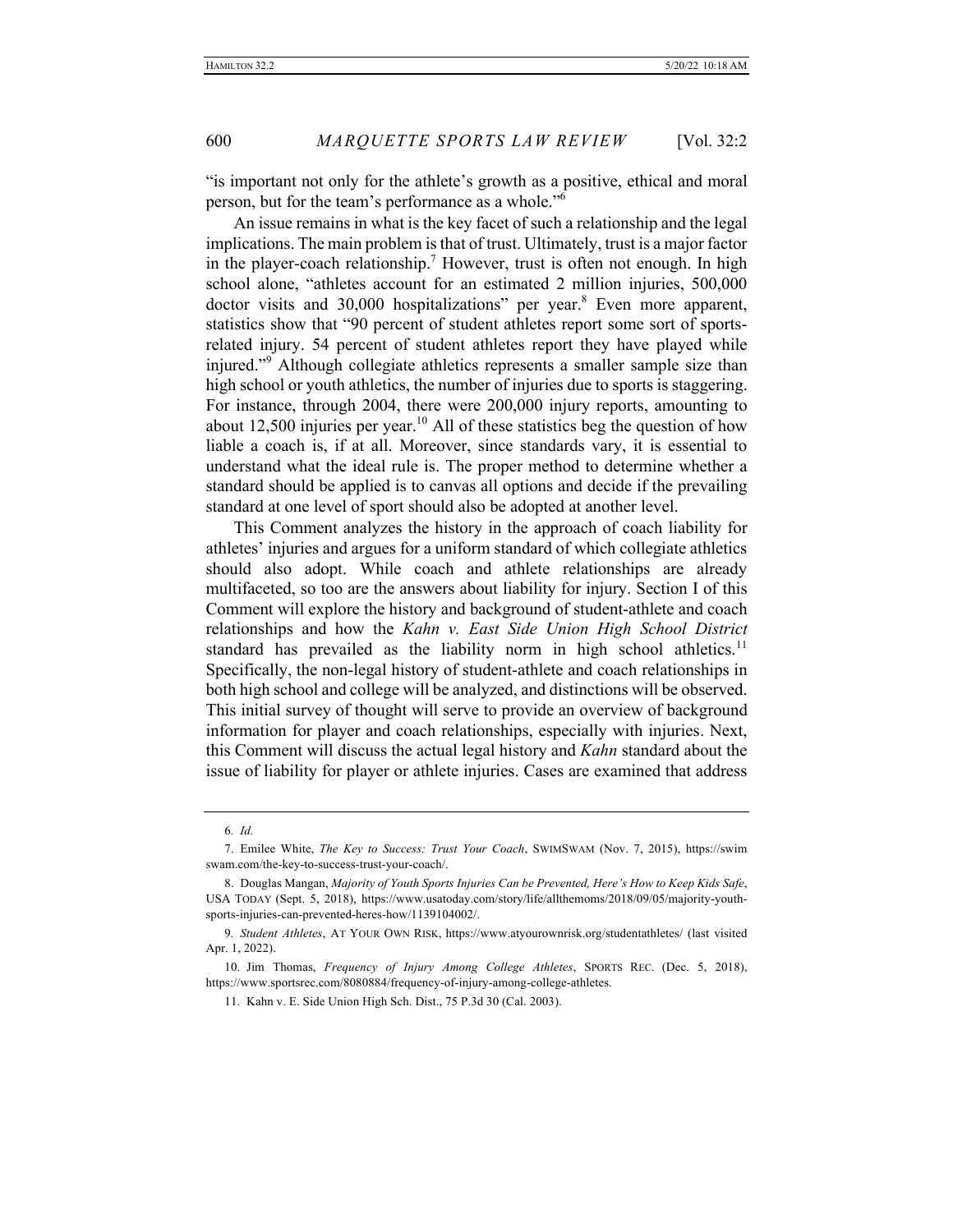multiple court rulings on coach liability for athletes' injuries and what defenses a coach may assert. Section II of this Comment will dive into the overall *Kahn* holding and the differing views expressed in the concurrence and dissent. This section provides the justifications set forth for each alternative to the majority holding in *Kahn*. Section III will directly address the current state of liability standards and rules as it pertains to collegiate athletics. Specifically, this analysis will discuss how collegiate athletics differs from that of high school athletics and show the approach courts have used in coming to a decision. Section IV of this Comment will contain my recommendation for collegiate athletics. Within this section, three justifications will be proffered for why a modified *Kahn* standard should be adopted across all of collegiate athletics, instead of the separate independent review that is currently being utilized.

#### I. HISTORY AND BACKGROUND

## *A. Non-legal history of student-athlete and coach relationships spanning from high school to collegiate athletics*

Coaching is something that is often criticized by the public. Traditionally, coaching is difficult and subjective. Odds are, if a survey were done today on all of the coaches in the United States, results as to what makes them effective would vary. Coaching involves a high degree of discretion. In other words, a coach must utilize discretionary acts to determine what is best for the team and the athletes overall. A coach must determine the necessary drills for a player.<sup>12</sup> A coach must evaluate the athletes.<sup>13</sup> Furthermore, a coach must be aware of injuries and if an injury is being faked.<sup>14</sup> With all of this discretion, there is a good amount of leeway a coach is given to conduct their practices and events. If a coach has all this opportunity to expand their reach and conduct things the way they desire, what does a player have the ability to do? This is a difficult question to answer. Athletes are often left to the instruction of their coach.<sup>15</sup> An athlete relies on the coach to properly train them to be prepared for activities.<sup>16</sup> An athlete relies on the coach to warn them of the possibility of injury.<sup>17</sup> All of this makes clear that although there is a multiparty relationship, one party, specifically the coach, is clearly in charge. The fact that the coach controls the

<sup>12.</sup> Lennon v. Petersen, 624 So. 2d 171, 174 (Ala. 1993).

<sup>13</sup>*. Id.* at 174-75.

<sup>14</sup>*. Id.* at 175.

<sup>15</sup>*. See* Rhiannon Herbert, *More Isn't Better: Overtraining as a Cause of Actions for Coaching Negligence*, 47 CAP. U. L. REV. 125 (2019).

<sup>16</sup>*. Id.* at 128.

<sup>17</sup>*. Id.* at 129.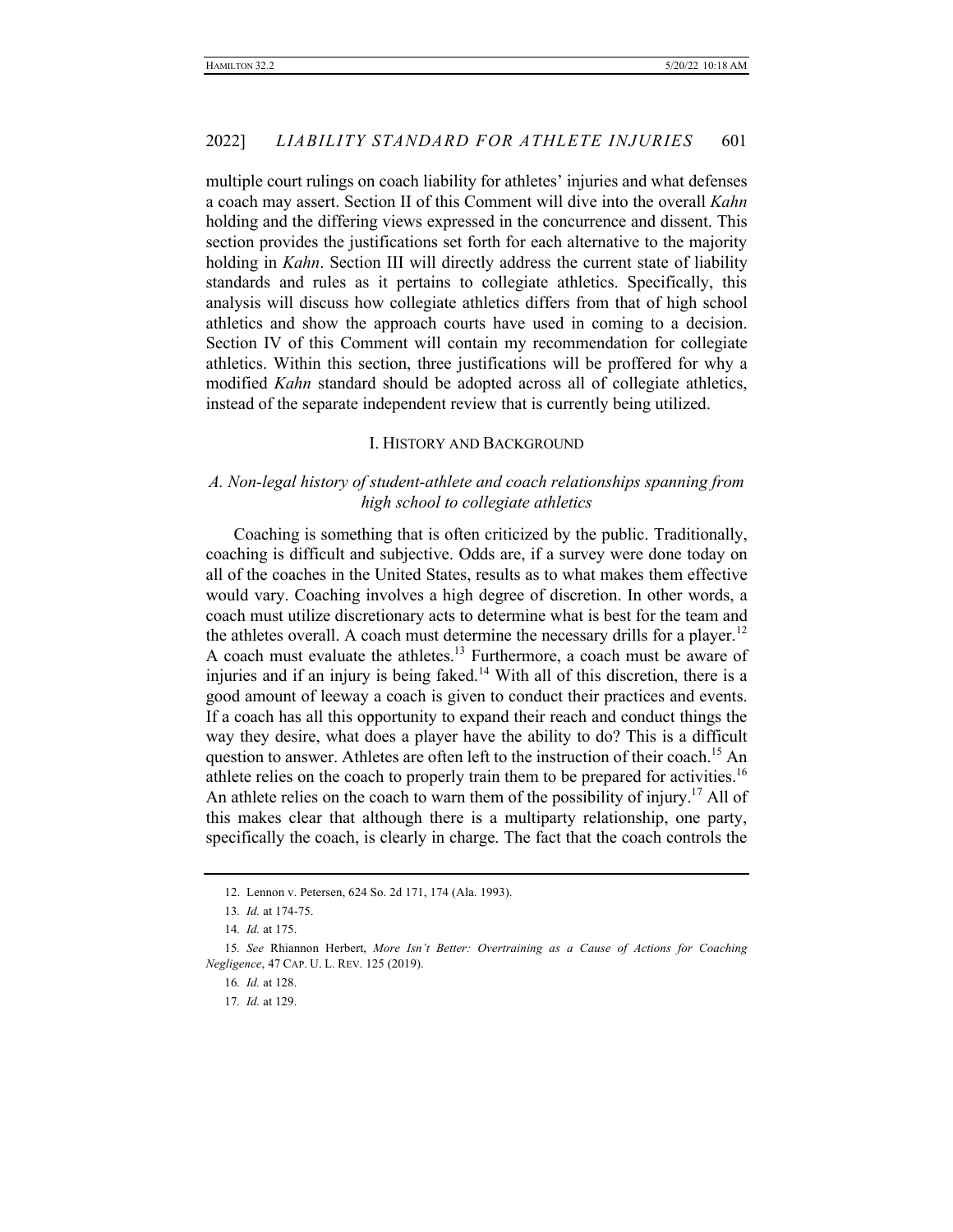majority of the decisions opens the door to many issues. The athlete is not, however, clear of all fault if something goes wrong. Instead, the athlete is also responsible for the choices they make.

The coach-athlete dynamic is one of great potency. In high school, the coach may serve as a dual role model for the athlete as not just the coach but also a teacher. Conversely, in college, the coach serves just that sole purpose. The distinction between high school and college has become increasingly apparent. Coaches in collegiate athletics expect more from their athletes.<sup>18</sup> For instance, at the collegiate level, coaches handle many day-to-day tasks that an athlete might be accustomed to controlling on their own. This new aspect of coach monitoring, coupled with a more rigorous academic schedule, creates new challenges for the athlete to overcome. Specifically, college athletes must learn to adapt to what is being asked of them. At this new level, sport is no longer seen as just another extracurricular activity. Instead, sport is now a major enterprise, and the coach will treat it as such. Thus, the necessity for understanding how such relationships play out or may be hindered at a higher tier of athletics is extremely important.

The moment an athlete transitions from high school to college, they recognize a change in demands and scenery. The demands that a college athlete experiences far exceed those that a high school athlete must endure. First, training in collegiate athletics is much more intense than that of high school.<sup>19</sup> With increased amounts of training comes an increased chance for injury. Second, the talent around the athlete on their team or their opponent's team increases.<sup>20</sup> The increased level of competition may lead the student-athlete to push themselves further than they ever have before. Therefore, when a coach asks or instructs their athlete to work harder, and the athlete complies, they do so without understanding the risks involved. Lastly, the schedule for a collegiate athlete is much more congested than that of a high school athlete.<sup>21</sup> College athletes are responsible for more activities and often have limited free time.<sup>22</sup> Each of these distinct differences between high school and collegiate athletics suggests why understanding what is expected of an athlete is important to consider. Training, talent level, and scheduling are all influenced and affected by the coach and athlete relationship. Therefore, examining the proper standard

<sup>18</sup>*. Five Major Differences Between High School and College Sports*, SPORTSENGINE (July 16, 2018), https://www.sportsengine.com/article/five-major-differences-between-high-school-and-college-sports.

<sup>19</sup>*. Id.*

<sup>20</sup>*. Id.*

<sup>21</sup>*. High School vs. College Sports 7 Major Differences*, COLL. ATHLETE INSIGHT, https://college athleteinsight.com/differences-hs-vs-college-sports/ (last visited Apr. 1, 2022).

<sup>22</sup>*. Id.*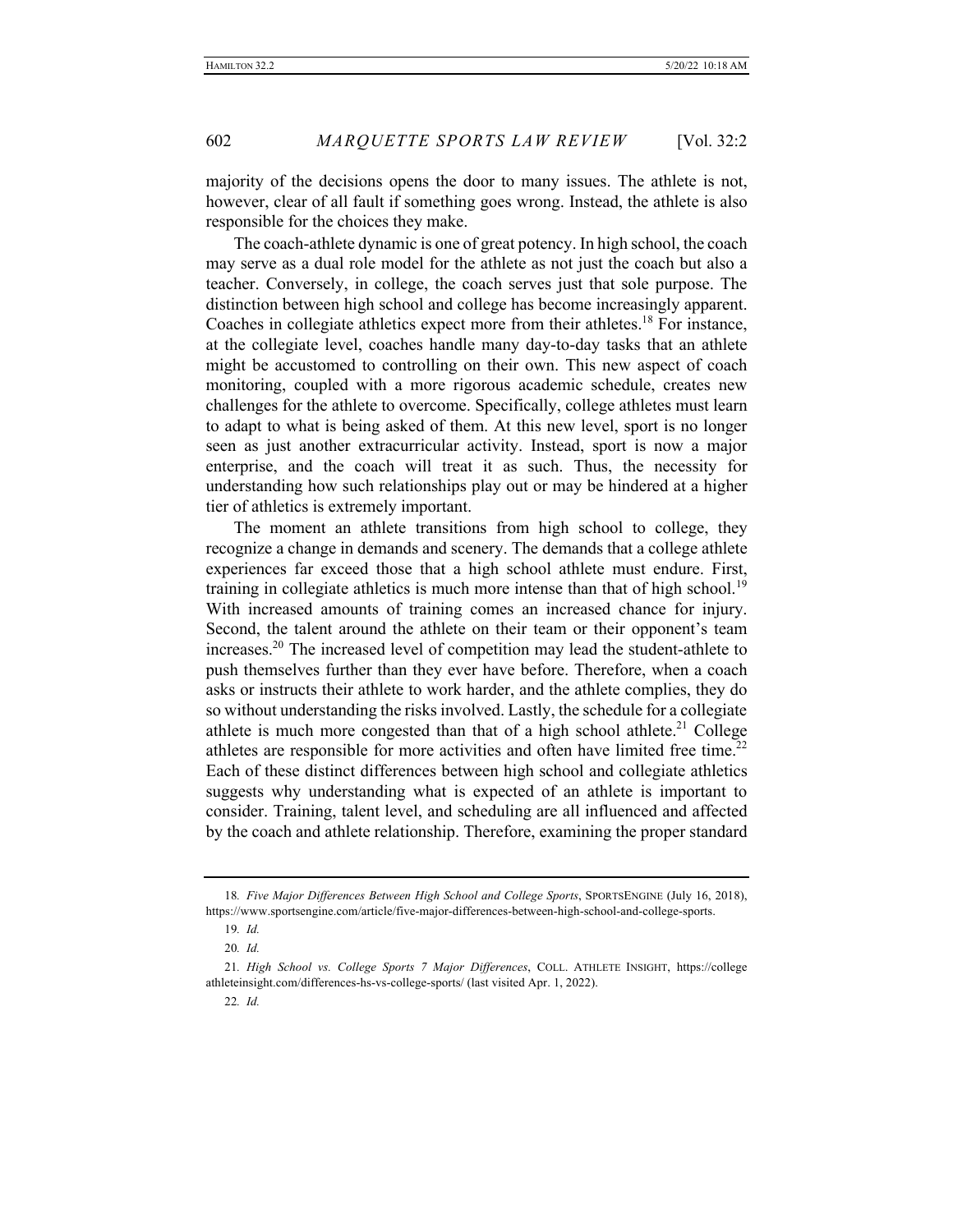that should be applied if an injury or problem occurs is imperative. The coach and the athlete must both be on the same page to understand the present expectations.

# *B. The prevailing standard that has been established and applied throughout most legal decisions regarding coach liability*

Liability, as it relates to coaches and athletes, is a common issue that often appears in court. Due to this commonality, most courts have started to develop a customary prevailing standard to be utilized in most jurisdictions. Generally, many factors must be considered when first assessing a coach's liability. Before specific instances are looked at, it is important to understand the duty that a coach owes its players and opposing players. A vast number of cases that have addressed coach liability for athlete or student injuries have occurred in the high school context. In fact, there is a prevailing norm or standard that seems to be applied in most situations. However, there are caveats to the rule, and facts may shift the appropriate standard.

The principal standard that has been widely utilized in high school was established in *Kahn v. East Side Union High School District*. <sup>23</sup> *Kahn* held that a coach might be liable for an injury to a student or student-athlete only if the coach ""injures the student or engages in conduct that is reckless." <sup>424</sup> Reckless conduct is established as something that is ""totally outside the range of the ordinary activity" involved in coaching that sport.<sup>25</sup> Before the standard was directly attributed to *Kahn*, it was referred to as the intentional and reckless conduct standard. In fact, some courts still use the terms intentional and reckless conduct, opposed to *Kahn* specifically. Thus, some cases that stray from directly citing *Kahn* are still utilizing the same rule, and this approach is still the most applied standard overall.26 The key determinant in a *Kahn* or intentional and reckless conduct analysis are the facts. For instance, a loose interpretation of this standard has been applied to determine that coaches' responsibilities usually only apply to their own players and rarely to opposing players.<sup>27</sup> Therefore, the facts of a case are the most vital aspect of determining whether a coach's action rises to the level of intentional or reckless conduct causing injury to an athlete.

The *Kahn* and intentional and reckless standard have proven to be a rather difficult burden to establish for most athletes. For such a claim to prevail, most

<sup>23.</sup> Kahn v. E. Side Union High Sch. Dist., 75 P.3d 30 (Cal. 2003).

<sup>24</sup>*. Id.* at 32.

<sup>25</sup>*. Id.* at 32-33.

<sup>26.</sup> Jaworski v. Kiernan, 696 A.2d 332, 337 (Conn. 1997).

<sup>27.</sup> Trujillo v. Yeager, 642 F. Supp. 2d 86, 90-91 (D. Conn. 2009).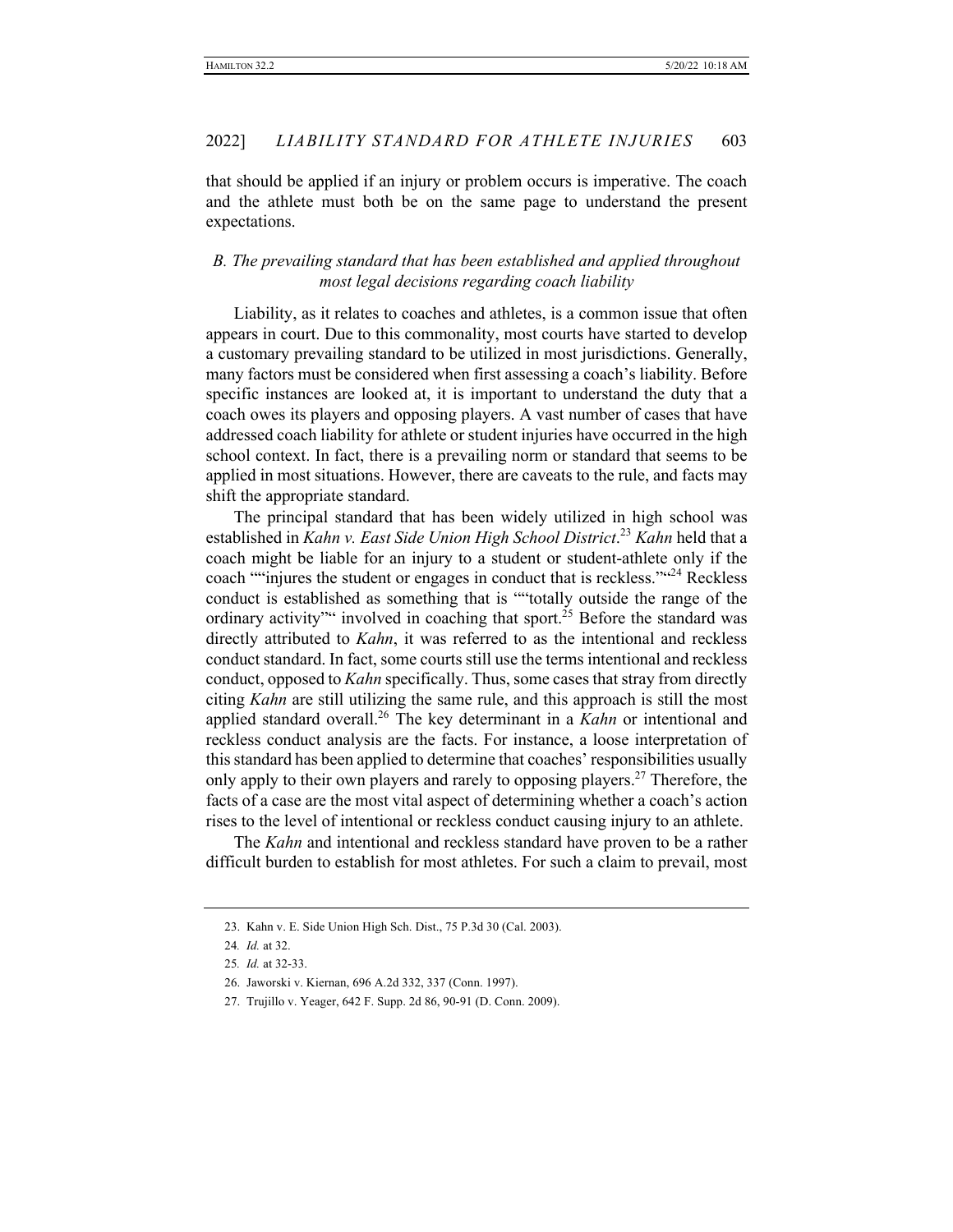athletes must establish that the coach failed to adequately perform or teach a fundamental duty such as supervising, training, or ensuring safety.<sup>28</sup> However, even if the coach's recognized duty is addressed as the basis for liability, a student-athlete may still fail to satisfy the rule properly. In *Lesher v. Zimmerman*, a coach injured a high school student-athlete during practice while engaging in a pitching and batting drill.<sup>29</sup> Although this activity squarely falls within the coach's general duty and an injury resulted, the coach was not found liable.30 Instead, the court stated that a coach is not liable for such injuries unless there was deliberate indifference or such injury was foreseeable.<sup>31</sup> This notion of deliberate indifference is akin to the necessary presence of intentional or reckless conduct, thus making it difficult for athletes to prevail in such claims. Essentially, *Lesher* applied the *Kahn* standard and determined that, without deliberate indifference—or intentional and reckless conduct, as stated in *Kahn*—a coach may not be liable.

Although the coach is responsible for conduct during practice, a coach's duty does not stop simply at drills or training exercises. For instance, a coach may be held liable if they supply defective equipment to an athlete.<sup>32</sup> In *Moose v. Massachusetts Institute of Technology*, a pole vaulter was injured while conducting a specific maneuver, and this injury was attributed to an ineffective pole provided by the coach.<sup>33</sup> Moreover, rules for coaches extend past equipment and encompass the realm of instructions as well. Particularly, a coach may be found liable if they fail to instruct athletes to wear proper safety equipment during warm-ups.<sup>34</sup> Although neither of these cases got to the clear determination of whether the coach is liable, they show that there is an opportunity for an athlete to potentially prevail in a claim that has traditionally favored the coach. However, even if the standard outlined in *Kahn* is not utilized and reasonable care is imparted, the student-athlete still has a major hurdle to jump. For instance, in *Wilson v. O'Gorman High School*, the court opted against *Kahn* and utilized a general reasonable care standard.<sup>35</sup> In *Wilson*, the court decided that the athlete must inherently establish that the coach's decision to allow her to attempt such maneuvers during gymnastics practice was the

<sup>28.</sup> Anthony S. McCaskey & Kenneth W. Biedzynski, *A Guide to the Legal Liability of Coaches for Sports Participant's Injuries*, 6 SETON HALL J. SPORT L. 7, 15 (1996).

<sup>29.</sup> Lesher v. Zimmerman, 822 F. App'x 116, 118 (3d Cir. 2020).

<sup>30</sup>*. Id.* at 121.

<sup>31</sup>*. Id.* at 120.

<sup>32.</sup> Moose v. Mass. Inst. of Tech., 683 N.E.2d 706 (Mass. App. Ct. 1997).

<sup>33</sup>*. Id.* at 709.

<sup>34.</sup> Mone v. Graziadei, No. A–4578–15T2, 2017 WL 5076472 (N.J. Super. Ct. App. Div. Oct. 30, 2017).

<sup>35.</sup> Wilson v. O'Gorman High Sch., No. CIV. 05–4158–KES., 2008 WL 2571833 (D.S.D. June 26, 2008).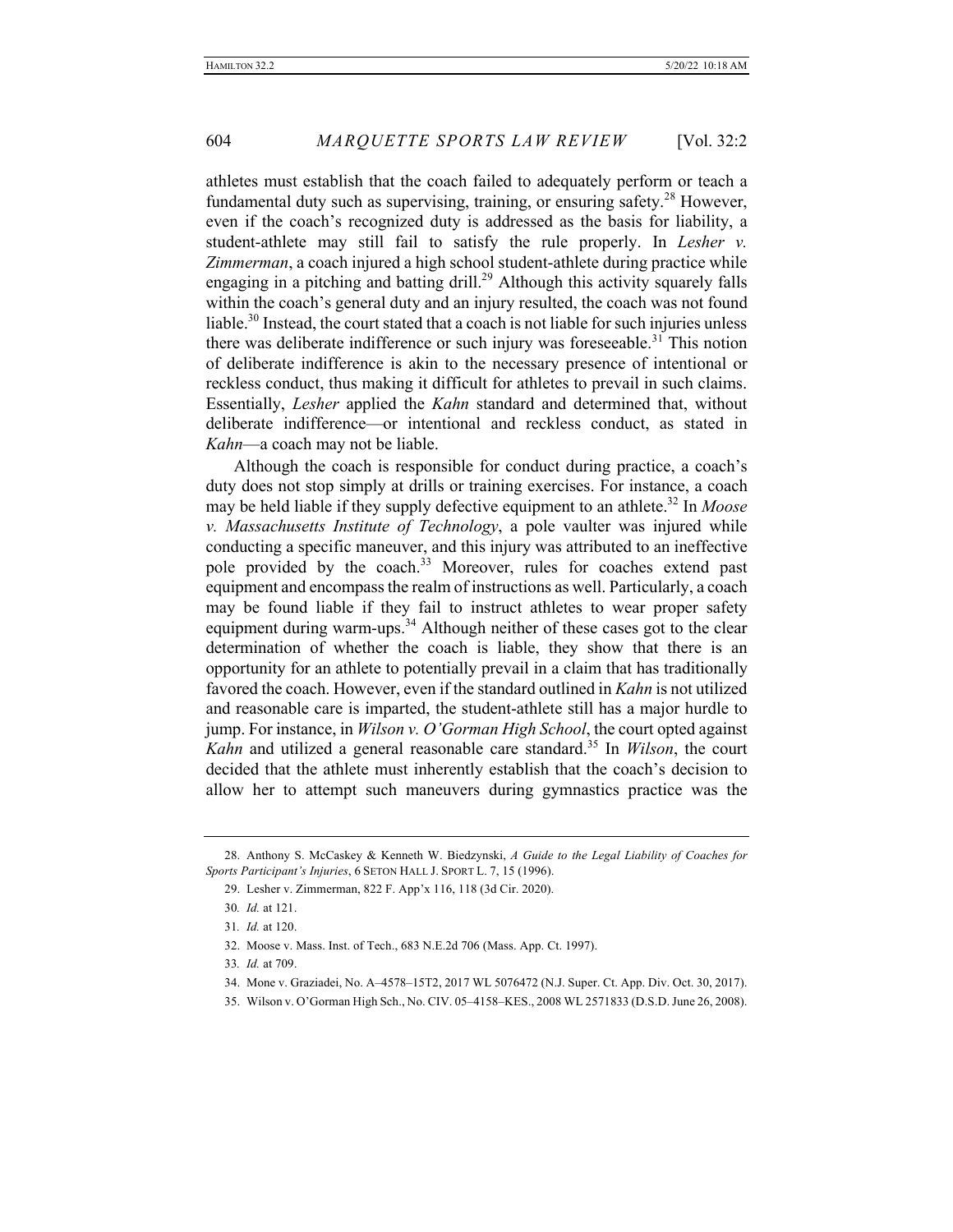proximate cause of her injuries.<sup>36</sup> Thus, if a coach fails to act or properly monitor, the coach may be found liable.<sup>37</sup> Conversely, if *Wilson* had decided to impart the *Kahn* standard, the coach would have prevailed on their motion for summary judgment.

The issue of coach liability for player injuries also extends to the area of care after an injury—not against the fault of the coach—has already transpired. A coach has a duty to provide emergency medical care or promptly obtain medical care for the athlete.<sup>38</sup> In *Mogabgab v. Orleans Parish School Board*, a student-athlete showed signs of exhaustion, and the coach failed to act promptly. This lack of action by the coach resulted in the athlete's death.<sup>39</sup> *Mogabgab* proved that a coach's responsibility does not halt at instruction or training but rather extends to the athlete's care due to injury or exhaustion. When deciding the issue of liability regarding a coach's medical care, the test or standard is often dependent on jurisdiction.<sup>40</sup> The standard that concerns such medical issues tends to hinge on reasonableness.<sup>41</sup> The reasonableness analysis is not far off from the overall *Kahn* standard. In fact, reasonableness and *Kahn* both require that the student-athlete establish that the coach committed a wrong. The main difference comes down to the requisite level of action or inaction by the coach that contributed to the athlete's injury. For instance, as in *Mogabgab*, if the coach shows carelessness or indifference towards an athlete's well-being, this would be an unreasonable and intentional act rising to reckless conduct. However, if the conduct involved the coach attempting to help the athlete immediately but failing to do so effectively, it would not rise to an intentional or reckless standard. Thus, the facts of a case and the circumstances surrounding each instance are of the utmost importance.

#### *C. Defenses that a coach may raise against the imposition of liability*

A coach is not always liable for an athlete's injury. Regardless of the standard in place, a coach has multiple options in crafting a defense. In fact, there are four primary defenses that a coach may assert. First, a coach may preclude liability by establishing immunity. Ultimately, a coach may establish immunity if they can prove that they were performing some form of a

<sup>36</sup>*. Id.* at 4.

<sup>37</sup>*. Id.*

<sup>38.</sup> Mogabgab v. Orleans Par. Sch. Bd., 239 So. 2d 456 (La. Ct. App. 1970).

<sup>39</sup>*. Id.* at 457.

<sup>40.</sup> McCaskey & Biedzynski, *supra* note 28, at 31-32.

<sup>41.</sup> Thomas R. Hurst & James N. Knight, *Coaches' Liability for Athletes' Injuries and Deaths*, 13 SETON HALL J. SPORT L. 27, 37 (2003).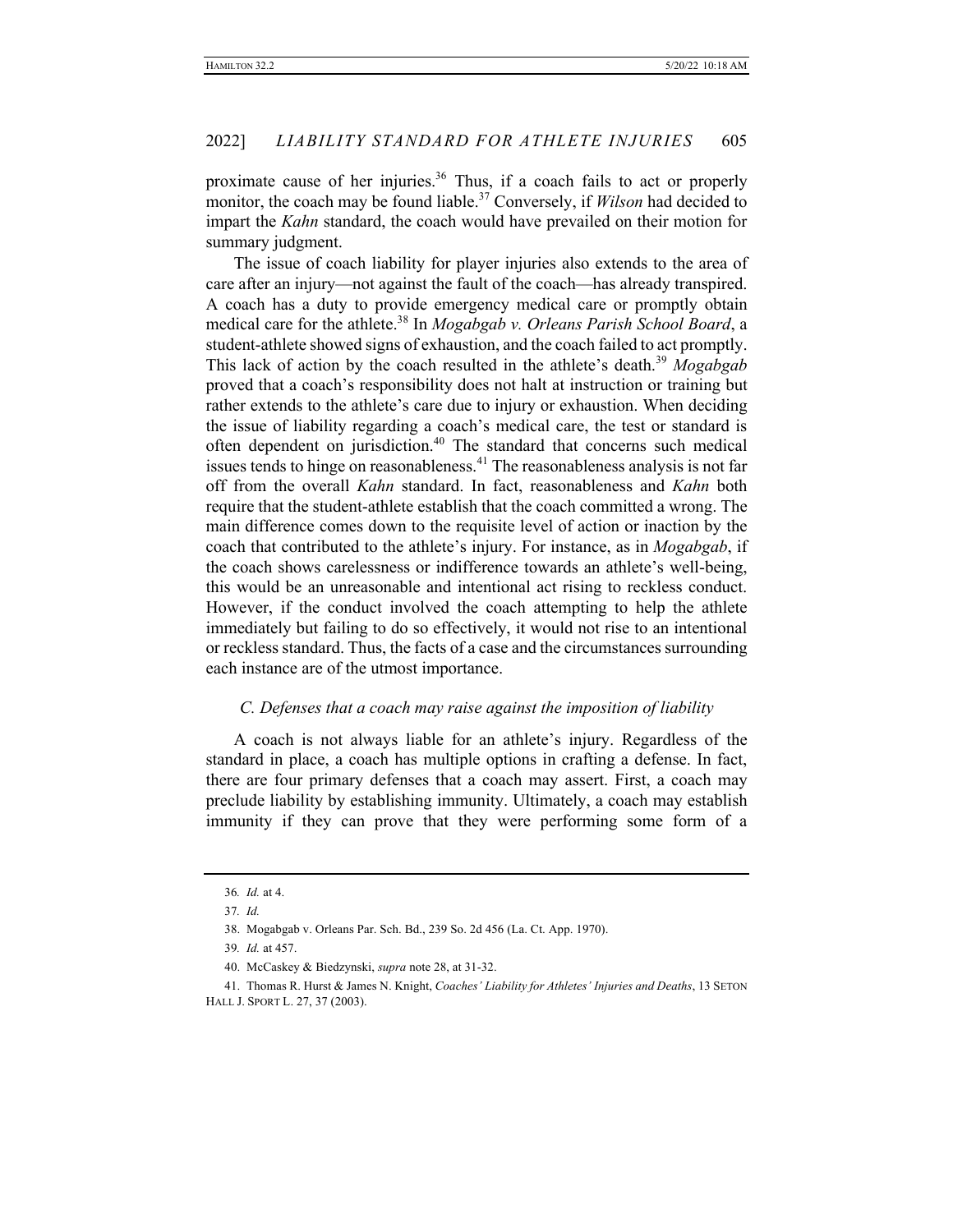discretionary act or function.<sup>42</sup> In order for an action to be discretionary, it must avoid the realm of ministerial action.<sup>43</sup> Discretionary functions include making tough decisions and acting promptly at all times.<sup>44</sup> Although most choices that a coach makes may reside on the side of being discretionary, it is up to the coach to prove such a defense. If a coach's action is found to be ministerial instead of discretionary, immunity is nullified, and the coach will remain liable.<sup>45</sup> Moreover, even if some form of immunity is proper, a coach's actions may be so gross that the court does not grant immunity.<sup>46</sup> Thus, the defense of immunity may be utilized to preclude liability, but only if the actions of the coach are not ministerial or so gross that granting immunity would be heinous.

Second, a coach may establish that the athlete assumed the risk of injury by competing in the sport. Assumption of risk comes in various forms, but they are almost all premised on the idea that the plaintiff voluntarily assumed the risks associated with the defendant's negligent or reckless conduct.<sup>47</sup> The primary implied assumption of risk is that of a plaintiff who voluntarily enters a relationship with the defendant, knowing of the risks involved, and who behaves reasonably in assuming it.<sup>48</sup> The secondary implied assumption of risk describes a plaintiff's voluntary and unreasonable encountering of the risk presented by a defendant's negligence.<sup>49</sup> Both of these implied assumptions of risk depend on the inherent risk of the activity and the plaintiff's knowledge or experience.<sup>50</sup> If found against the plaintiff, assumption of risk can act as a complete bar to the claims presented.<sup>51</sup> Thus, if a coach can adequately prove that the athlete assumed the risk or understood the activity's inherent risk and had knowledge or experience with the activity, they may prevail in a claim. In the coaching context, the secondary implied assumption of risk is the most common because a duty is owed by the coach to the athlete.<sup>52</sup> However, assumption of risk cannot be a proper defense when there are extreme circumstances.<sup>53</sup> Thus, as long as the coach establishes that they followed through with their requisite duty and extreme circumstances were not present, they may prevail.

49*. Id.*

<sup>42.</sup> Lennon v. Petersen, 624 So. 2d 171, 173 (Ala. 1993).

<sup>43</sup>*. Id.*

<sup>44</sup>*. Id.* at 174.

<sup>45.</sup> Prince v. Louisville Mun. Sch. Dist., 741 So. 2d 207, 211 (Miss. 1999).

<sup>46.</sup> Swank v. Valley Christian Sch., 398 P.3d 1108, 1119 (Wash. 2017).

<sup>47.</sup> Restatement (Second) of Torts § 496A (Am. L. Inst. 1965).

<sup>48.</sup> Hurst & Knight, *supra* note 41, at 38.

<sup>50</sup>*. Id.* at 39-41.

<sup>51</sup>*. Id.* at 40.

<sup>52.</sup> McCaskey & Biedzynski, *supra* note 28, at 50-51.

<sup>53</sup>*. Id.* at 51.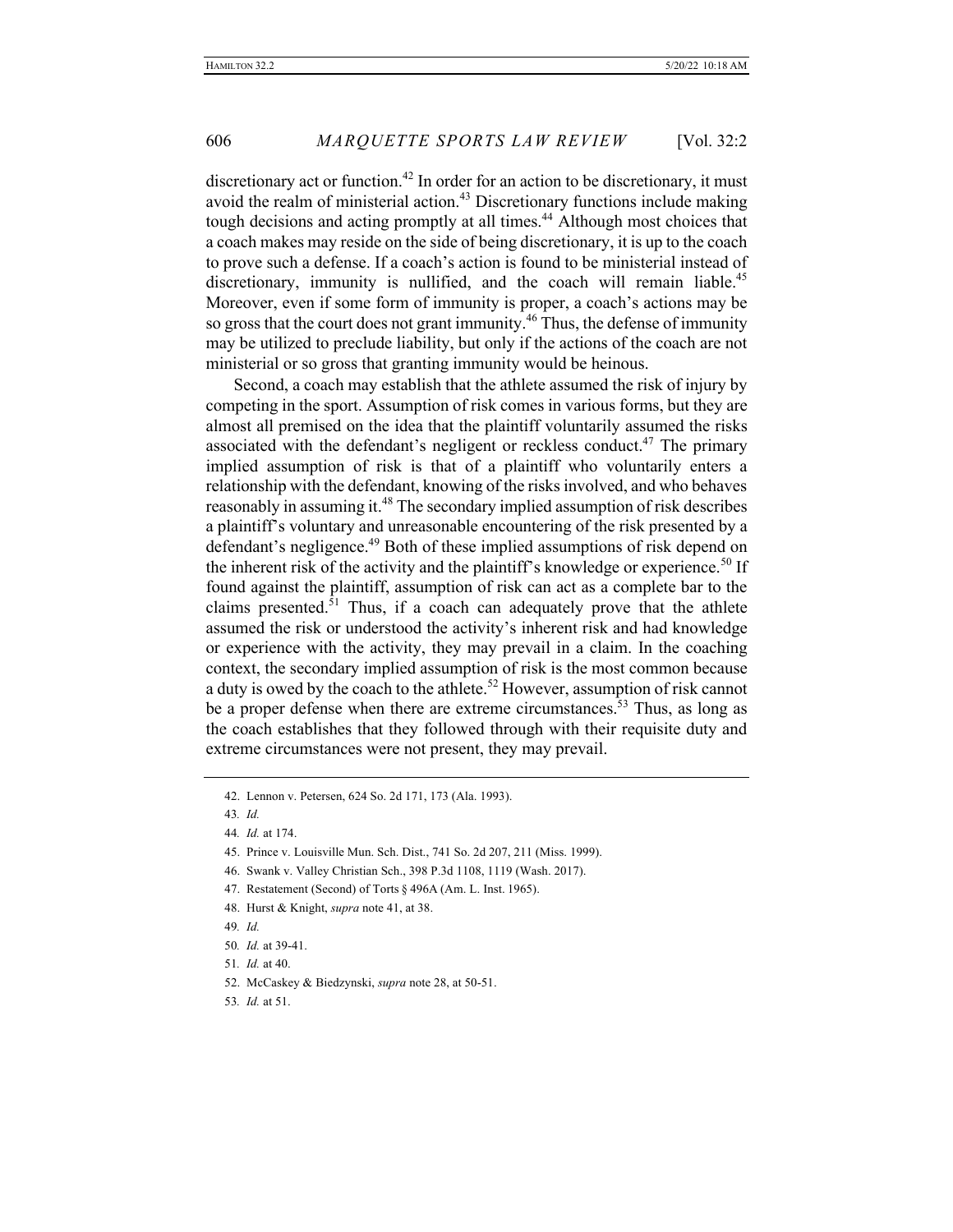Third, a coach may escape liability by establishing that there was a written release, disclaimer, or waiver that the athlete signed.<sup>54</sup> An important distinction to keep in mind as it relates to asserting this type of defense is that public policy widely disfavors such agreements.<sup>55</sup> Moreover, this type of defense is more likely to be seen for recreational activities or high school sports involving a parental signature. In collegiate athletics, this type of agreement or release is less likely to be utilized. However, if such an agreement exists, the coach may avoid liability by establishing that the agreement is unambiguous.<sup>56</sup> The large number of hurdles associated with this defense and the fact that it is widely disfavored make it less likely to be something that a coach would assert.

Lastly, a coach may avoid liability, either completely or partially, by establishing that the student-athlete was contributorily negligent. Contributory negligence may occur when a player defies the instructions of the coach and acts on their own accord. However, contributory negligence is no longer as prominent as it once was. Currently, most states adhere to a comparative negligence standard, which utilizes contributory negligence as a means to determine the amount of fault that should be attributed to the plaintiff.<sup>57</sup> Under some jurisdictions, the plaintiff must be less negligent than the defendant to recover.<sup>58</sup> However, other jurisdictions only require that the plaintiff not be more negligent than the defendant to recover damages.<sup>59</sup> Considering that this defense would rely on the jurisdiction that the injury occurred in, it is very limited. Thus, due to the varying nature of comparative negligence and the requisite apportioning of the percentage of fault, contributory negligence should be a last-effort defense, as it is less effective than the other available options.<sup>60</sup>

#### II. THE SEPARATE PROPOSED STANDARDS PRESENTED IN *KAHN*

While the prevailing high school norm for coach liability to student and student-athletes has already been addressed previously, there still exists a major ambiguity for the standard that should apply for college coaches. As of now, there is no continuity or fundamental approach that has been applied or considered. The lack of a clear standard for gauging coach liability for athlete injuries has the potential to cause more harm than good for both the athlete and coach. Without a prevailing rule or standard, athletes may feel that they can

<sup>54</sup>*. Id.* at 54.

<sup>55.</sup> Sanislo v. Give Kids the World, Inc., 157 So. 3d 256, 260 (Fla. 2015).

<sup>56.</sup> McCaskey & Biedzynski, *supra* note 28, at 60.

<sup>57</sup>*. Id.* at 52-53.

<sup>58</sup>*. Id.* at 53.

<sup>59</sup>*. Id.*

<sup>60</sup>*. Id.*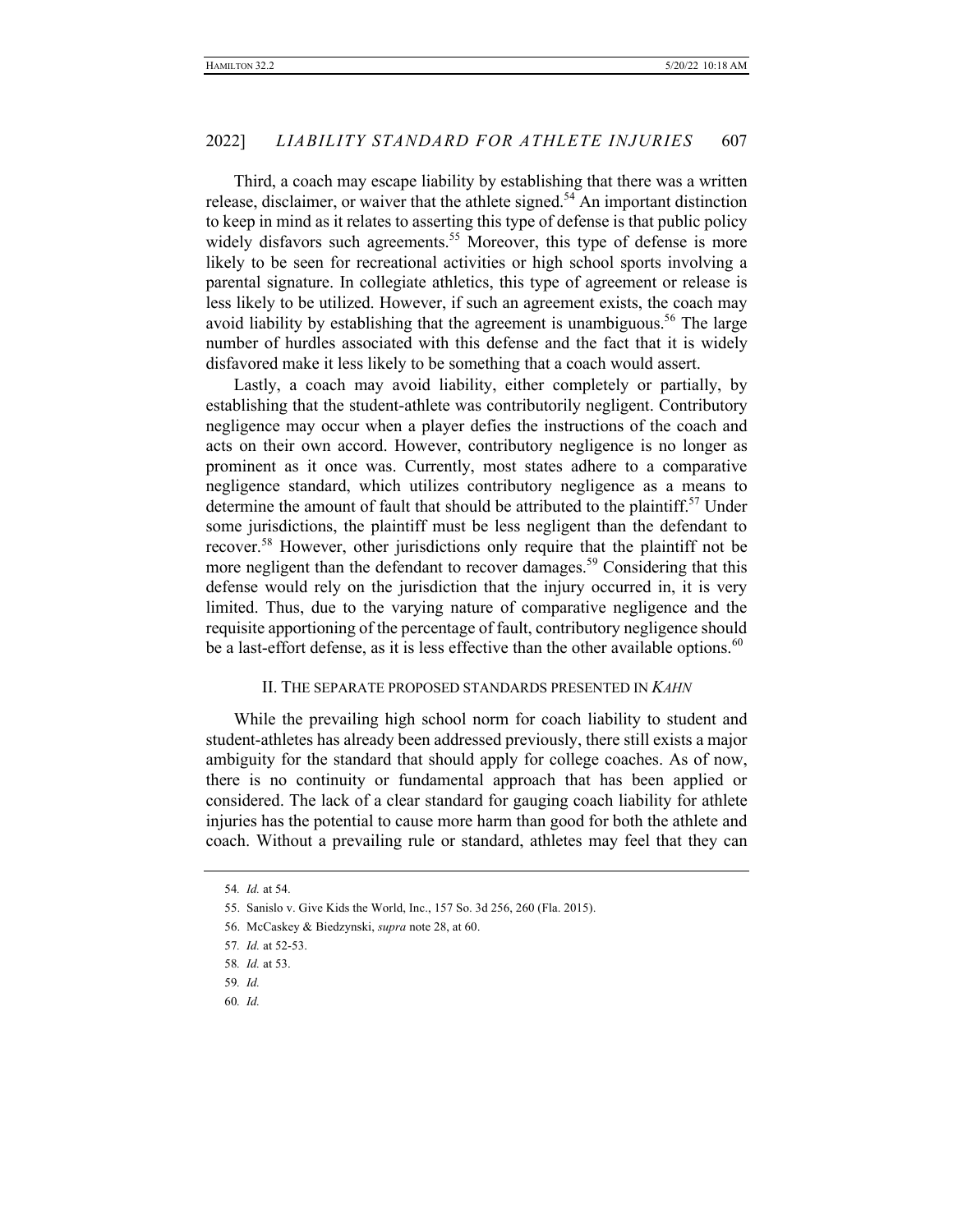bring suit for any wrongdoing. Conversely, coaches may start to feel that no matter the amount of effort and care they show, they will still remain liable for any injury. The majority opinion in *Kahn* has already been described; however, there are two other opinions present in this case that provide the opposing standards that a college should consider. Below are the other two standards proposed by *Kahn* as it pertains to high schools.

The first alternative proposed to the majority's intentional and reckless standard is the gross or extreme departure standard.<sup>61</sup> This standard proposes that a coach who departs from ordinary activities, increasing the risks of injury beyond those inherent in the teaching of the sport, is subject to liability if the conduct constitutes a ""gross or extreme departure from the instructional norms."<sup>62</sup> Ultimately this standard is more pro student-athlete than coach. The purpose here is for the coaches to be held to an increased duty to care for their athletes and students. Although this standard favors the athlete more than that of the intentional or reckless standard, there still stands room for the coach. A coach may establish the reasons for their decisions and judgment, which should not be overlooked automatically. Instead, second-guessing of the coach's judgment should be avoided so that way coaching will not be unduly impeded.<sup>63</sup>

The second alternative proposed within the *Kahn* decision is that of standard negligence.<sup>64</sup> This standard avoids recklessness completely and seeks to hold a coach to the general standard of ordinary care, and requires a plaintiff to simply prove negligence and nothing more.<sup>65</sup> Overall, a negligence standard such as this would drastically change the landscape of how coaching is conducted. The purpose of a rule such as this is to protect athletes and preserve the trust that such athletes have with their coaches.<sup>66</sup> The main argument presented for such a rule is that the goal of coaching should be to push the athletes to advance their skills as much as possible, but not to the extent that presents an unreasonable  $risk<sup>67</sup>$ 

<sup>61.</sup> Kahn v. E. Side Union High Sch. Dist., 75 P.3d 30, 49 (Cal. 2003) (Werdegar, J., concurring).

<sup>62</sup>*. Id.*

<sup>63</sup>*. Id.* at 48.

<sup>64.</sup> Kahn v. E. Side Union High Sch. Dist., 75 P.3d 30, 51 (Cal. 2003) (Kennard, J., dissenting).

<sup>65</sup>*. Id.* at 52.

<sup>66</sup>*. Id.*

<sup>67</sup>*. Id.*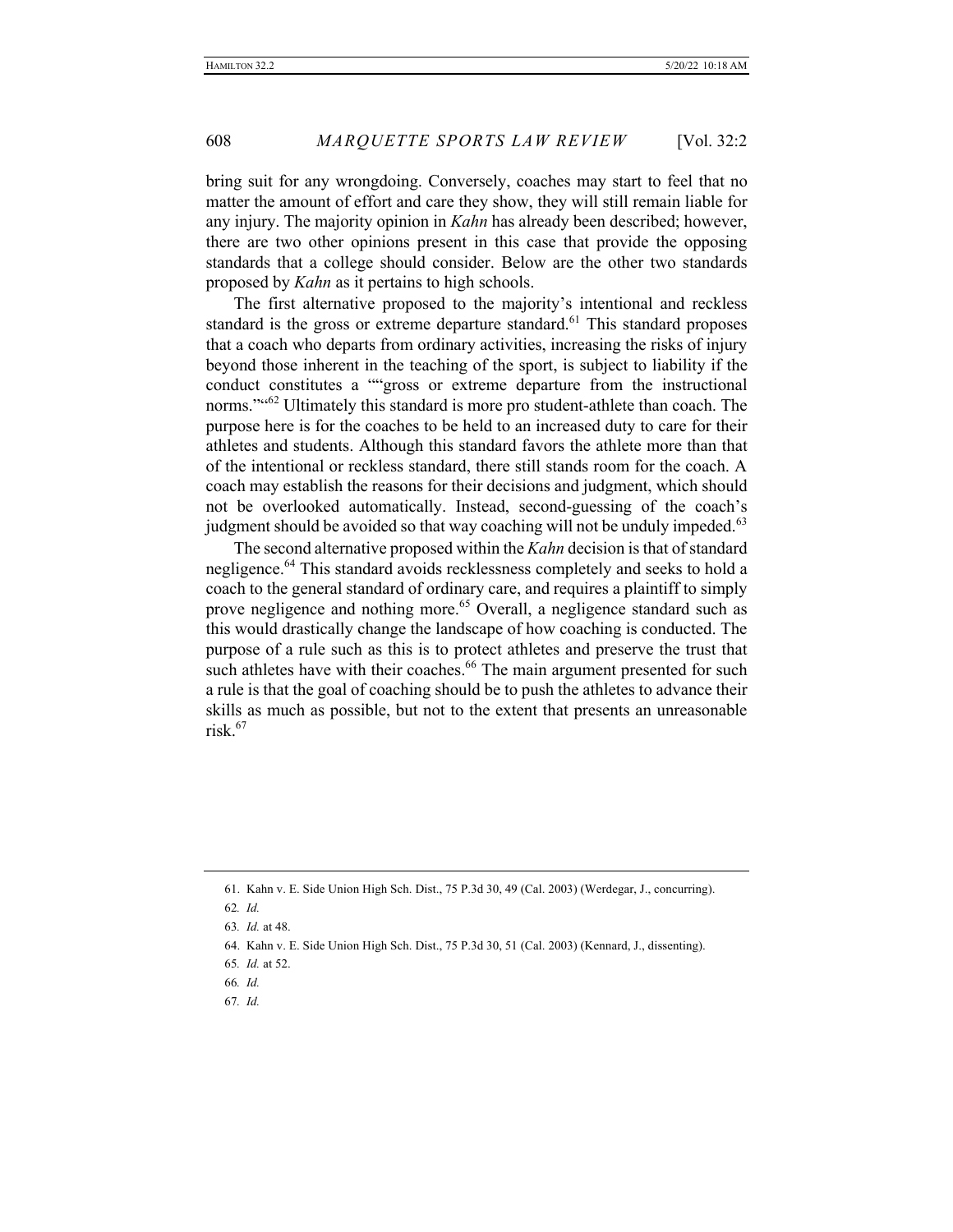#### III. COLLEGIATE ATHLETICS

## *A. The coach and university special relationship with an athlete in collegiate athletics*

Collegiate athletics represents a higher echelon of sport compared to that of high school athletics. With this increased value of sport for the coach, athlete, university, and fans come different rules and relationships. Throughout this Comment, the coach's relationship with their athlete has been discussed almost exclusively in the context of high school athletics. But, in collegiate athletics, there is one major difference that exists that is not present in the high school context. This difference is known as a special relationship.

The special relationship between the university (including the coach) and the athlete was recognized in *Kleinknecht v. Gettysburg College*. <sup>68</sup> *Kleinknecht* held that a special relationship exists between the university and the athlete because the athlete participated in a school-sponsored activity and was recruited by the school.69 Since *Kleinknecht* in 1993, there have been numerous cases that have addressed the issue of liability as it relates to athlete injuries and whether a special relationship is present. In fact, in *Davidson v. University of North Carolina at Chapel Hill*, the court stated that if the claim by a plaintiff is centered on the defendant's failure to protect them from harm, especially where the defendant holds some power over the plaintiff, there is a special relationship.<sup>70</sup> Thus, the determination made by the court in *Davidson* is that an athlete and the university have a special relationship, as seen through the power the university holds over the plaintiff's welfare.<sup>71</sup> Specifically, it appears that if there is any sort of mutual dependence between the two parties, a special relationship is present.<sup>72</sup> This special relationship status represents a clear difference between high school and collegiate athletics. In high school, the notion of a special relationship does not exist.

As it relates specifically to the coach and athlete relationship, it is apparent that the university is responsible for the coach via respondeat superior.<sup>73</sup> Besides the notion of respondeat superior, it would seem clear that a special relationship is present, as coaches and athletes are extremely intertwined, arguably even more than the university is with the athlete. For instance, college coaches have

<sup>68.</sup> Kleinknecht v. Gettysburg Coll., 989 F.2d 1360, 1372 (3d Cir. 1993).

<sup>69</sup>*. Id.* at 1367.

<sup>70.</sup> Davidson v. Univ. of N.C. at Chapel Hill, 543 S.E.2d 920, 926-27 (N.C. Ct. App. 2001).

<sup>71</sup>*. Id.*

<sup>72</sup>*. Id.* at 927.

<sup>73.</sup> Michelle D. McGirt, *Do Universities Have a Special Duty of Care to Protect Student-Athletes from Injury*, 6 JEFFREY S. MOORAD SPORTS L.J. 219, 239 (1999).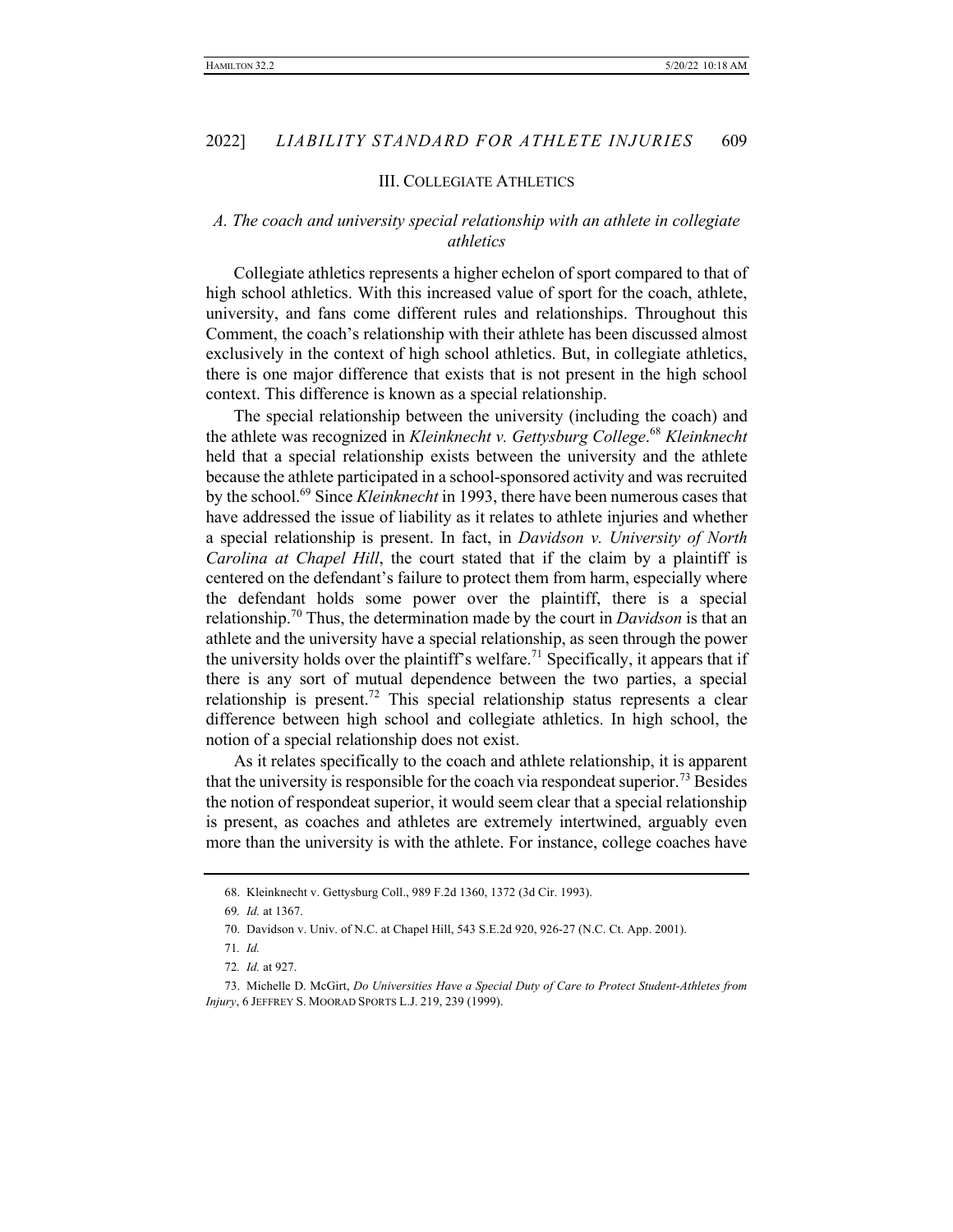a great influence on their athletes, and at the same time, the coach has their own separate pecuniary interest.<sup>74</sup> Moreover, coaches often promise athletes not just the ability to gain an education but often, more importantly, the chance to win in the sport that they are being recruited for.<sup>75</sup> While courts have not specifically held coaches to a special relationship or fiduciary duty regarding their athletes, they do acknowledge that the university as a whole has a special relationship, which should extend to the coach.<sup>76</sup>

#### *B. The duty owed by a coach and the university in collegiate athletics*

Although some historic cases such as *Kleinknecht* appear to open the door and make it easier for an athlete to recover damages as it relates to injuries they sustain while being an athlete for a university, the road to recovery is way bumpier than it seems. In fact, even in instances that involve a player sustaining an injury while during practice or training, it does not always guarantee an ability to recover damages. Regardless of whether a special relationship exists, the duty that is owed is most likely that of reasonableness, which often varies from sport to sport.<sup>77</sup> However, it is important to understand that the university or coach does not owe a duty to protect an athlete from risks that all athletes are aware of and are common to the sport.<sup>78</sup> Overall, there are not many clear differences as it relates to the duty owed by a coach or school in the context of high school versus college. Instead, it seems apparent that the duty owed is almost always going to be reasonableness.

The determination of whether a duty is owed is not always clear. In some instances, a duty is not owed to the athlete due to the circumstances surrounding their injury. In *Kennedy v. Robert Morris University*, the court distinguished *Kleinknecht* and held that the university did not have a duty as it relates to the athlete's stunt group during their training camp under the supervision of the association's instructors.<sup>79</sup> Thus, even though the university had a duty relating to the selection of the camp, that duty did not extend to an injury that occurred at the camp.<sup>80</sup> Meaning, the duty owed is not always easily established and often varies at times. Notice that the cases in this collegiate context are between the

<sup>74.</sup> M. Alexander Russell, *Leveling the Playing Field: Identifying a Quasi-Fiduciary Relationship Between Coaches and Student-Athletes*, 43 J.L. & EDUC. 289, 299 (2014).

<sup>75</sup>*. Id.*

<sup>76</sup>*. Id.*

<sup>77.</sup> William H. Baker, *Injuries to College Athletes: Rights and Responsibilities*, 97 DICK. L. REV. 655, 686 (1993).

<sup>78</sup>*. Id.* at 688.

<sup>79.</sup> Kennedy v. Robert Morris Univ., 133 A.3d 38, 43-44 (Pa. Super. Ct. 2016).

<sup>80</sup>*. Id.* at 42.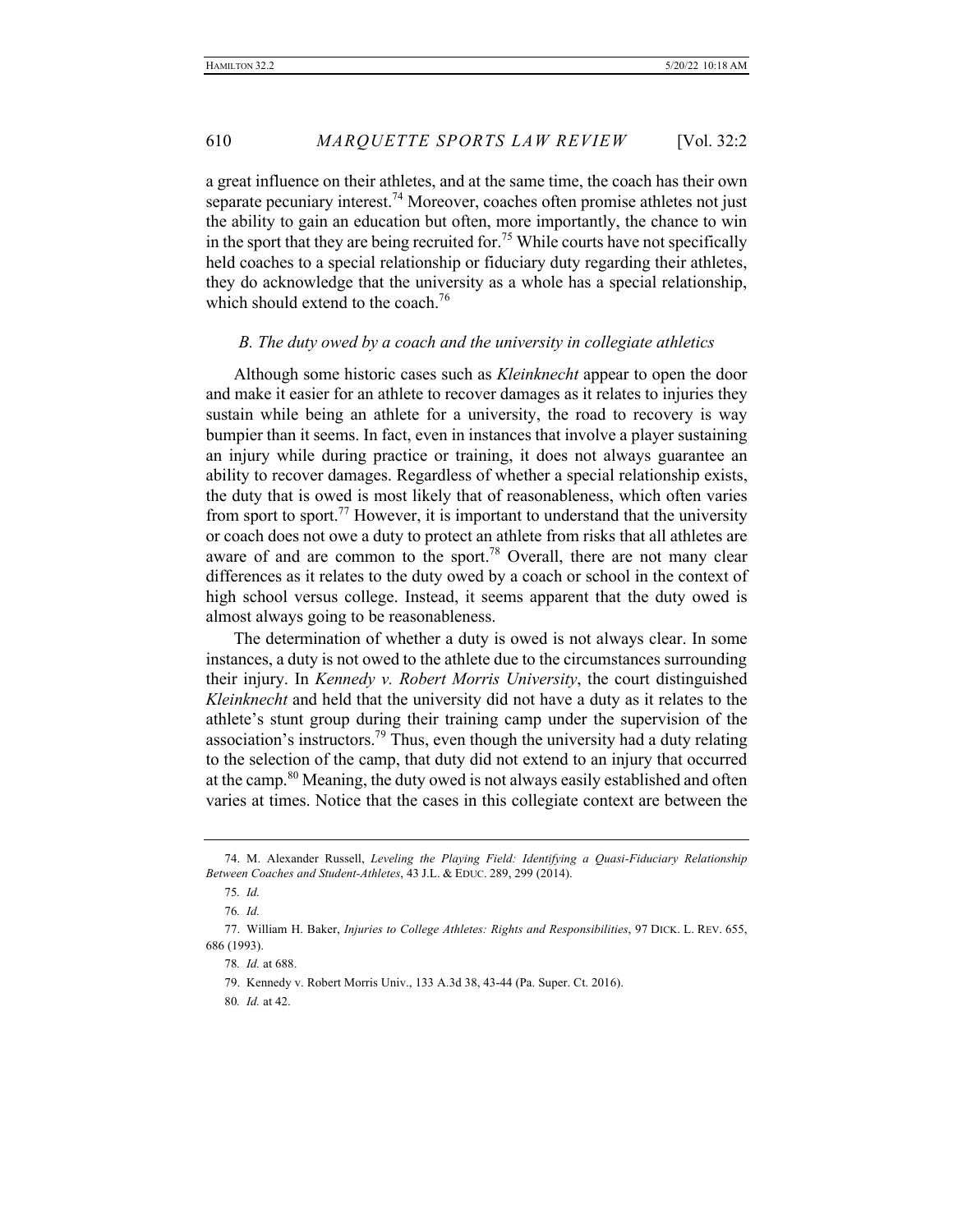university and the athlete, not specifically the coach. This fact is important to remember because although the coach is a part of the university, the duty owed might be slightly different. For instance, in *Moose v. Massachusetts Institute of Technology,* there was a determination as it relates to the collegiate context that the coach who provided ineffective equipment could be held liable for such conduct.<sup>81</sup> Additionally, in a very recent case that as of now has not yet been decided, a former University of Oregon football player is suing two of his coaches and the university for injuries that he sustained.<sup>82</sup> The former player is alleging a multitude of negligence claims against two of his coaches centered around the type of punishment they would employ against the student-athletes, the lack of proper supervision during practice, and the lack of training for the coaches overall.<sup>83</sup> All of these cases, as it relates to the conduct of coaches and the subsequent injury of an athlete, have no clear standard to follow. Instead, it appears that courts tend to impart their jurisdictions separate proximate cause tests for negligence, such as the directness test, foreseeability test, or the substantial factor test. Again, the purpose of this Comment is to establish that instead of relying on separate tests to determine whether a coach is liable for the athlete's injury, a more uniform approach should be imparted.

# *C. How courts have decided cases related to an athlete's injury in collegiate athletics*

Generally, negligence is the basis of liability as it relates to an athlete's injury.<sup>84</sup> In order for an athlete to prevail on their negligence claim, they must prove that the coach owed a duty to them and breached that requisite duty which we know as reasonableness—and that they suffered some harm.<sup>85</sup> A coach even owes the duty of reasonable care as it relates to mitigating and avoiding any foreseeable risk of harm to the athlete.<sup>86</sup> That being said, all the coach has to do in the collegiate context is show that they satisfied the duty they owe.<sup>87</sup> If a coach can show that they minimized the risk of injury to their athletes and satisfied their duty, they will likely not be found liable.<sup>88</sup> In following this, courts have used different tests to answer whether a coach is liable for an athlete's injury in the collegiate context.

84. McGirt, *supra* note 73, at 238.

<sup>81.</sup> Moose v. Mass. Inst. of Tech., 683 N.E.2d 706, 709-11 (Mass. App. Ct. 1997).

<sup>82.</sup> Brenner v. Taggart, No. 19CV01516, 2019 WL 162023 (Or. Cir. Jan. 9, 2019).

<sup>83</sup>*. Id.*

<sup>85</sup>*. Id.*

<sup>86</sup>*. Id.*

<sup>87</sup>*. Id.*

<sup>88</sup>*. Id.* at 238-39.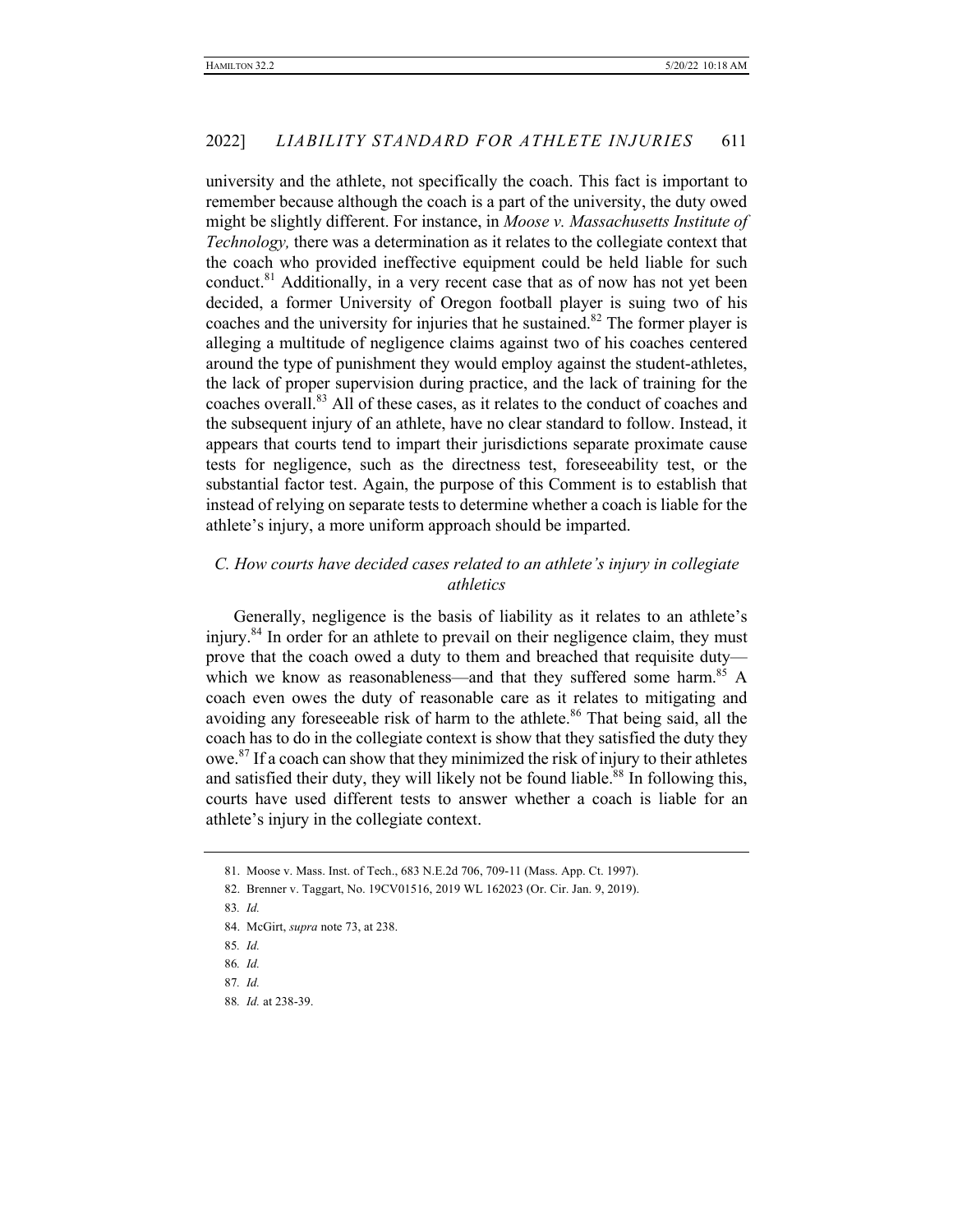In *Searles v. Trustees of St. Joseph's College*, a college basketball player brought a claim against the coach and other agents of the university for a knee condition that he became diagnosed with and led to his subsequent inability to play basketball in the future.<sup>89</sup> The court easily decided that the coach did owe a duty to the player, which is an element that is often found without complication.<sup>90</sup> The coach owes a duty to the athlete because they must exercise reasonable care for the health and safety of the athlete.<sup>91</sup> The court, in this instance, utilized a form of directness test and made the determination that the athlete did not prove enough to satisfy on summary judgment that the coach's breach of his duty proximately caused the injury.<sup>92</sup> Therefore, the court overruled the summary judgment on the negligence claim against the coach and stated that this is a jury issue of material fact.<sup>93</sup> *Searles* shows just how many loops an athlete must jump through to prevail on their negligence claim. The issue is that even if the athlete prevails on his claim, there is not much precedential value for other jurisdictions. The goal here should be to adopt a rule as it relates to negligence claims by an athlete against their coach that is consistent and comprehensible. In *Searles*, the separate courts themselves could not even agree to whether there was a genuine issue of a material fact or if the athlete had done enough to satisfy his burden. This state of confusion and blurriness is the very reason to implement a more reliable standard for liability.

Another case that has addressed the imposition of whether a coach should be liable for an injury their athlete sustained is *Lamorie v. Warner Pacific Coll*ege. <sup>94</sup> In this instance, a basketball player was struck in the face causing reinjury to his nose and eye during a scrimmage.<sup>95</sup> The court employed the foreseeability test for proximate cause as the main determinant of whether or not the coach should be held liable for the athlete's injury.<sup>96</sup> Ultimately, the court decided that there was a genuine issue of material fact and that it could be foreseeable that an athlete could sustain an injury or re-injury to his nose and eye during the scrimmage.<sup>97</sup> *Lamorie* is another example of how a court relies on a separate test and standard to determine whether a coach should be liable for an injury that an athlete sustains. Ultimately, the court decided that there was

- 94. Lamorie v. Warner Pac. Coll., 850 P.2d 401, 402 (Or. Ct. App. 1993).
- 95*. Id.*

<sup>89.</sup> Searles v. Trs. of St. Joseph's Coll., 695 A.2d 1206, 1208 (Me. 1997).

<sup>90</sup>*. Id.* at 1209.

<sup>91</sup>*. Id.*

<sup>92</sup>*. Id.*

<sup>93</sup>*. Id.* at 1210.

<sup>96</sup>*. Id.*

<sup>97</sup>*. Id.* at 402-03.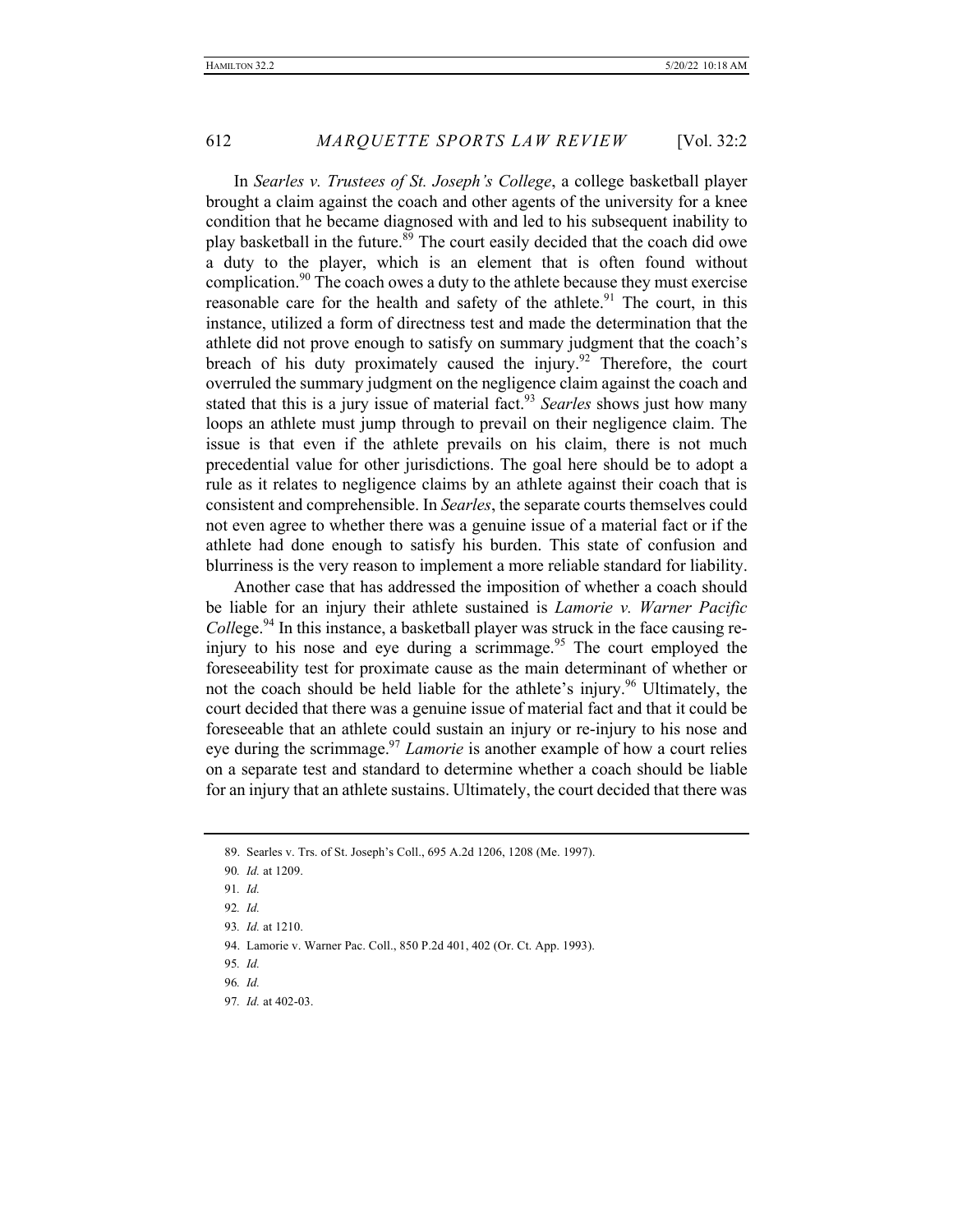at least some chance that the coach should be liable, but there was yet another disagreement between the separate levels of the courts.

Overall, it seems clear that courts struggle with whether a coach should be held liable for the athlete's injury or not. The difficulty appears to reside in whether there is an increased or heightened duty that the coach owes his athletes at the college level and the adoption of a clear rule regarding liability.<sup>98</sup> The goal for courts should be to adopt a clear standard that both student-athletes and coaches are aware of as it relates to liability. The only foreseeable difficulty is the fact-by-fact analysis that is almost always considered and vital within negligence cases.

## IV. RECOMMENDATION FOR COLLEGES: THE STANDARD THAT COLLEGIATE ATHLETICS SHOULD ADOPT

The standard that colleges should adopt is a modified intentional and reckless standard. Among all of the standards I have outlined throughout this Comment, the best option for collegiate athletics is the intentional and reckless conduct standard that was presented in *Kahn*. Although, *Kahn* will have to be adapted to acknowledge and impart the special relationship that exists in collegiate athletics and not in high school. The best way to modify *Kahn* to address a special relationship is for that to be the first step in the analysis. Thus, to start the inquiry of whether a coach is liable for an athlete's injury in the college context, the first question should be to ask whether a special relationship exists. If there is a special relationship, then the analysis should move forward to determine whether the coach intentionally injured the student or engaged in reckless conduct that caused or contributed to the athlete's injury. If the court finds no special relationship, then the claim by the athlete would fail. However, due to previous rulings on such a special relationship, it would seem likely that this would not be difficult to prove for the plaintiff.

The benefits of having a uniform approach to liability related to the coaches, athletes, and injuries sustained cannot be understated. Below are three justifications for why this intentional and reckless standard is the preferred option as opposed to the other standards mentioned within *Kahn* and the collegiate case law that currently exists.

First, uniformity of law is of vital importance and has proven to be applied by the NCAA.<sup>99</sup> The NCAA has long valued a form of consistency and steady application of procedures. Therefore, the utilization of a standard that has widely been adopted in youth athletics, specifically high school, would

<sup>98.</sup> McGirt, *supra* note 73, at 240.

<sup>99.</sup> Nat'l Collegiate Athletic Ass'n v. Miller, 10 F.3d 633, 639 (9th Cir. 1993).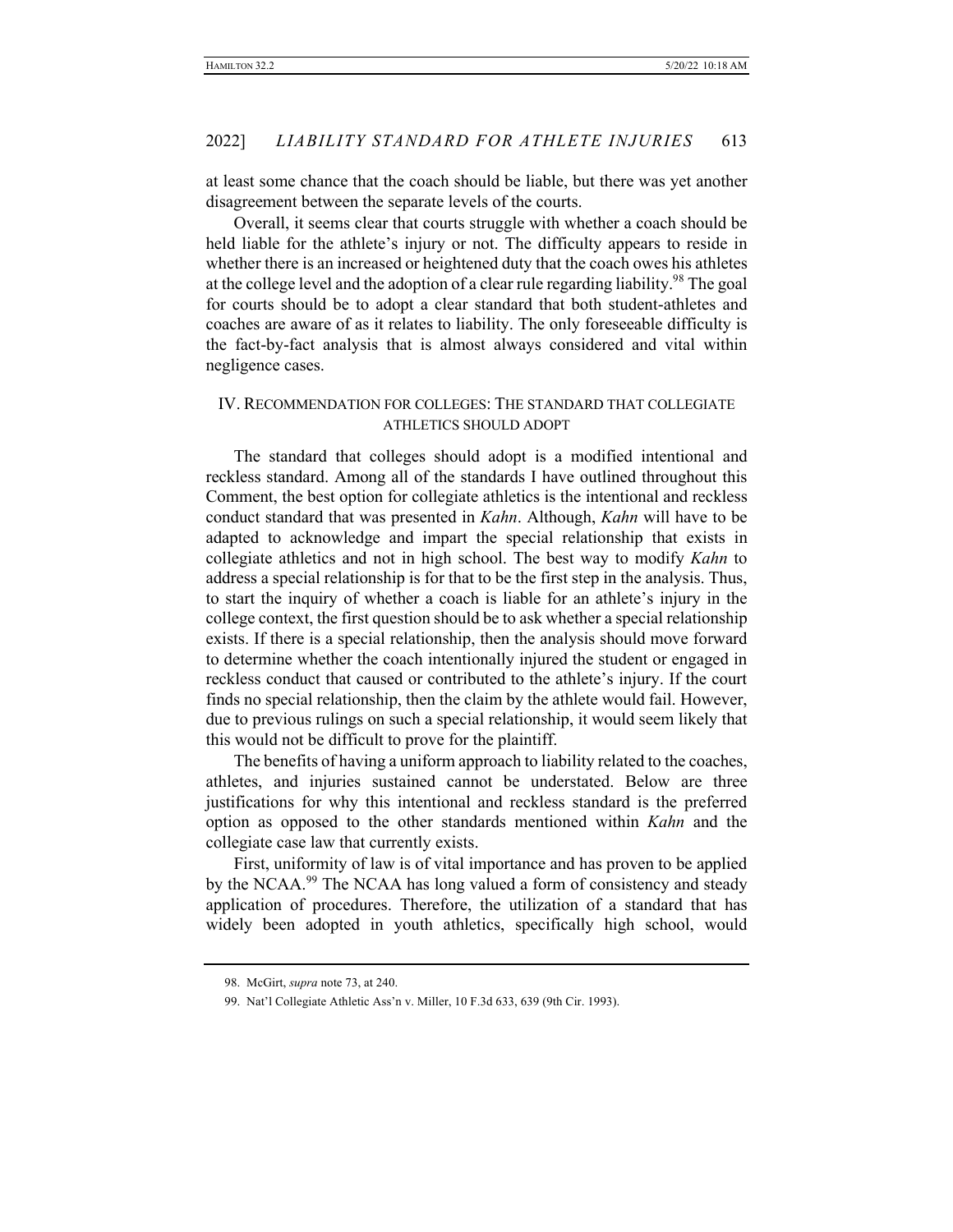constitute a form of transition that is ideal for collegiate athletics. Moreover, the intentional and reckless conduct standard allows for fewer variations or erratic results. For instance, in normal negligence cases, the facts are of utmost importance and cause sporadic results.<sup>100</sup> However, there seems to be more of a clear line with the intentional and reckless conduct standard. In order for the coach to be found liable, there must be a precise instance of conduct by the coach that injured the student or that the coach engaged in conduct that was reckless.<sup>101</sup> Thus, the analysis will shift to decide if the conduct was reckless in nature or if the coach directly or should have foreseen that their conduct would cause injury.<sup>102</sup>

Second, college student-athletes are adults and more aware and understanding of their rights than high school or youth athletes. If any standard were to be shifted, a better argument exists that the high school rule for coach liability for player injuries should be altered. In fact, youth athletes suffer a greater proportion of sports-related injuries—specifically brain injuries—than collegiate athletes.<sup>103</sup> The brain and overall body composition of a young athlete are constantly shifting and still developing.<sup>104</sup> Conversely, the older and more mature an athlete gets, the more their body becomes adaptive and responsive to physical exertion.<sup>105</sup> In contrast, youth athletes remain particularly susceptible to injury with rapid changes in their bodies.106 Consequently, it seems rather apparent that collegiate athletics' proper standard would be the intentional and reckless standard while courts should alter the youth and high school standard.

Third, coaches need the ability and latitude to find ways to encourage and motivate their athletes. The role of the coach in the life of an athlete, regardless of the level of sport, is one of the most important.<sup>107</sup> Moreover, coaches have a lot of responsibility and discretion when making decisions regarding practice or training.<sup>108</sup> Although a coach may have a good amount of leeway regarding decision-making, it is not absolute. The intentional and reckless conduct

<sup>100.</sup> Ryan Mulkins, *High-School Football Injuries: Who Besides the Players May Take a Hit?*, 2 WILLAMETTE SPORTS L.J. 1, 23 (2005).

<sup>101.</sup> Kahn v. E. Side Union High Sch. Dist., 75 P.3d 30, 32 (Cal. 2003).

<sup>102</sup>*. Id.* at 47.

<sup>103.</sup> Luke M. Gessel et al., *Concussions Among United States High School and Collegiate Athletes*, 42 J. ATHLETIC TRAINING 495 (2007).

<sup>104.</sup> Andrew W. Breck, *Keeping Your Head on Straight: Protecting Indiana Youth Athletes from Traumatic Brain Injuries Through "Return-to-Play" Legislation*, 9 IND. HEALTH L. REV. 215, 218 (2012).

<sup>105.</sup> Melissa Corso, *Developmental Changes in the Youth Athlete: Implications for Movement, Skills Acquisition, Performance and Injuries*, 62 J. CAN. CHIROPRACTIC ASS'N 150, 154 (2018).

<sup>106</sup>*. Id.* at 156.

<sup>107</sup>*. See* Herbert, *supra* note 15, at 125.

<sup>108</sup>*. Id.* at 128.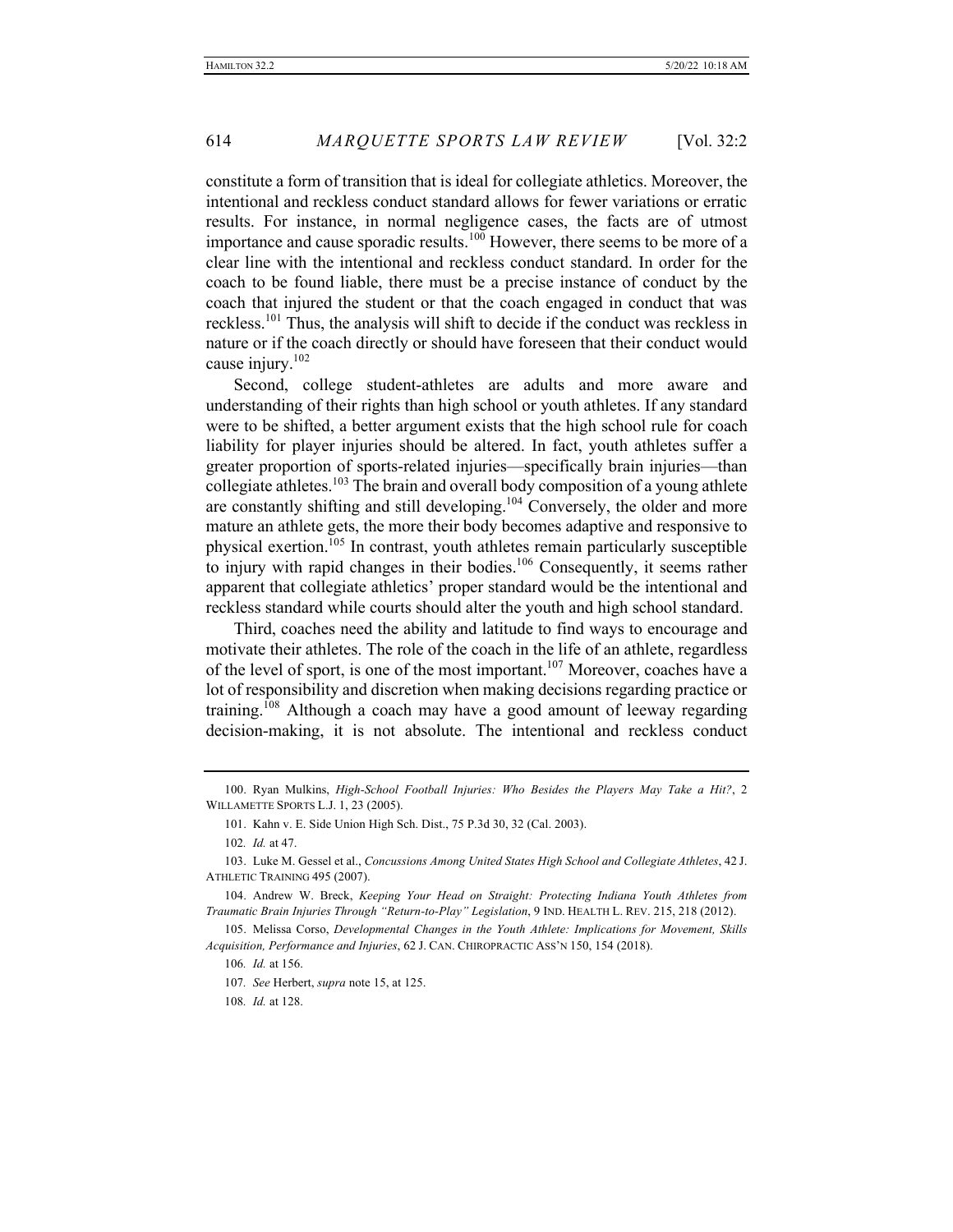standard will not allow coaches to get away with any and all conduct. Instead, a coach would still be found liable for a player's injury if they did something to cause the injury or failed to train the athlete adequately to prevent injury.<sup>109</sup> The purpose of this standard is not to prevent athletes from recovery but rather to ensure that liability is properly imposed when it is fully necessary. Coaching requires pushing athletes and pursuing the best version of a team possible; thus, it should be reasonable for an athlete to expect that, unless the coach intentionally or recklessly places the athlete in a poor position, the coach is not liable.

#### **CONCLUSION**

Coaches are prominent figures in an athlete's life. Most professional and collegiate athletes grow up playing sports and formulating relationships with their coaches and mentors. Since the beginning of an athlete's sports career, their coaches train and lead them, becoming a significant part of their lives. When an athlete pursues legal recourse, the coach is often implicated. There is no question that a coach has a duty to their players, but what legal standard is that duty to be gauged by? An understanding must be established between the coach and the athlete as it relates to the expectations of their relationship and what exactly the coach is liable for. In high school, it seems that the intentional and reckless conduct standard set forth in *Kahn* is mostly applied.<sup>110</sup> However, in collegiate athletics, there is no clear answer, which is concerning. Thus, the purpose of this Comment has been to analyze the types of liability and negligence claims across the spectrum of athletics and determine what standard is best for collegiate athletics.

The answer seems rather clear that the most appropriate and well-balanced approach would be to further apply the standard in *Kahn* to that of collegiate athletics as well and modify it by including a special relationship analysis regarding the coach and athlete relationship. The three justifications for such a standard are uniformity in applying the law, the college athlete's understanding and increased maturity, and the coach's necessity to have latitude on motivating and training their athletes. The application of such a standard should allow for more consistent coaching and better athletics overall. Furthermore, if an athlete pursues a claim, the court and the parties involved will have fewer questions as to how to adequately defend or justify such action. Overall, the current intentional and reckless conduct standard regarding the liability of a coach for an athlete that has been widely adopted from *Kahn* and utilized in youth and

<sup>109</sup>*. Id.* at 128-31.

<sup>110</sup>*. See* Jaworski v. Kiernan, 696 A.2d 332, 337 (Conn. 1997).